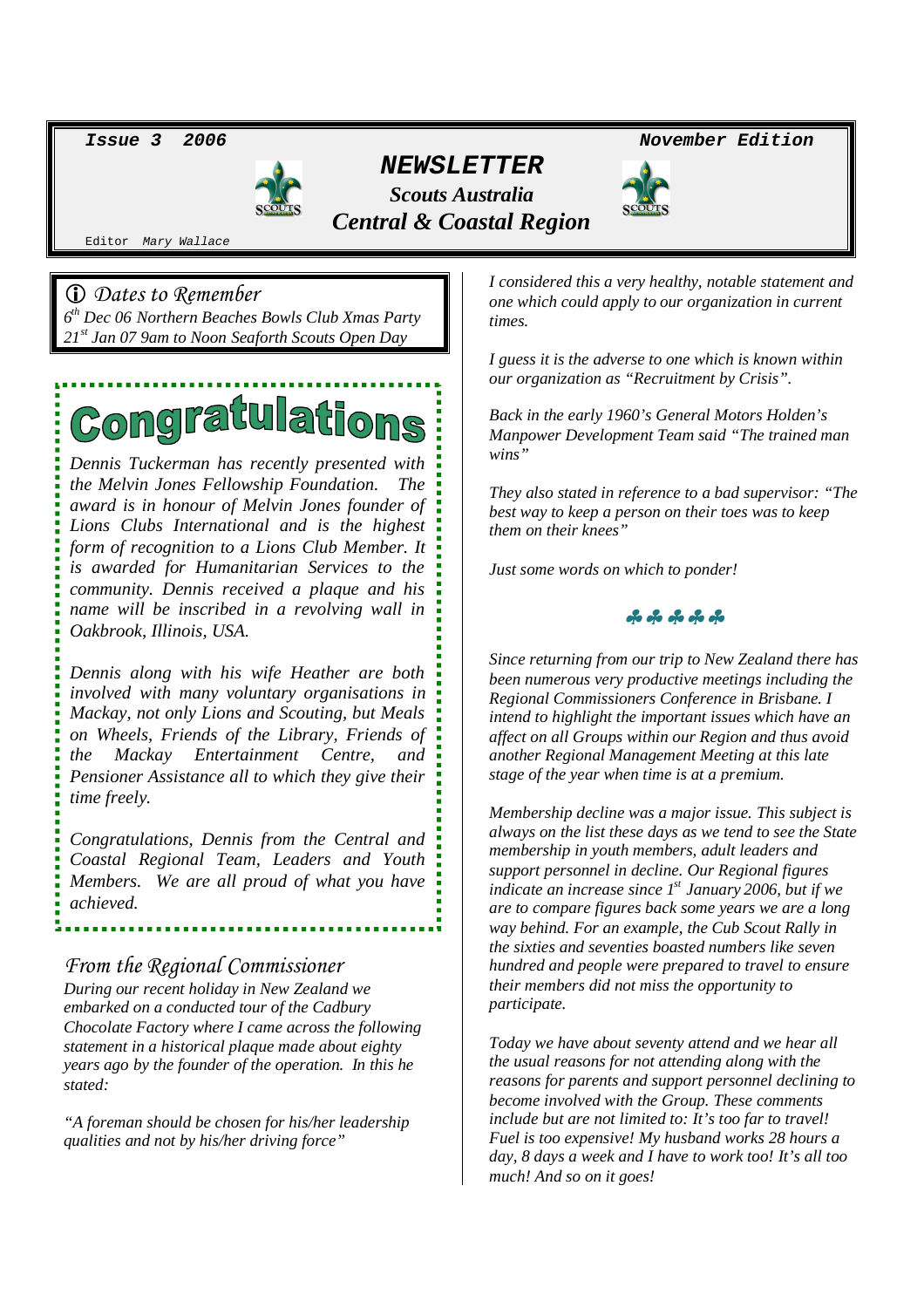*But we battle on regardless. It is worth some thought to try and dismiss the above paragraph content and encourage the parents of our youth members to become involved and make them feel welcome. They are our premium resource base which provides excellent opportunities for recruitment of the personnel we require to meet our Group needs and Charter requirements. Time has continued to prove this is the resource from where the majority of our Leaders and support personnel are recruited.*

*I believe most parents recognize their obligations to their children but are afraid to become involved for the fear of not knowing how to tie the knots or read the compass and the many skills required to be a leader or support person. I believe it is our job to quell these fears and a good parent / child induction will go a long way to "getting to know each other". Find out what skills they can offer the Movement in support of the time that will be given to their children. This may well come from their profession and/or from a hobby. Whatever time and expertise they can contribute should be enthusiastically accepted whilst quietly building confidence and trust into the partnership of families and scouting.*

*The Movement has excellent training facilities and is an authorised educational provider. Prospective leaders and support personnel should be informed that we provide the necessary training to deliver the program and we have a proven method of delivering this program through our Charter System that meets all the requirements as an Authorised Educational Provider.*

*Had an interesting memo from one of our Leaders the other day (no names mentioned!) – it read:*

#### *RC Bob,*

*Next meeting with the Chief, see if he can lobby the Government for some more weekends. I think another 3 or 4 (March, May & August 07) would be good. Either that or get this daylight saving thing passed in Qld but let us decide when and where we use the daylight we save!*

#### *Name and appointment supplied*

*I will pass this request to the Chief and I am sure we will be able to use this to overcome the objections listed in a previous paragraph when addressing busy parents.*

*Back to the subject matter a little more seriously, I believe once we have recruited our leaders and support personnel we need not adopt the attitude that the position is now filled and "she'll be right, mate". We need to continue to support these people and train them to become proficient and professional in their roles. For our youth members' sake, we must create an awareness of our accredited educational organization with the expertise to deliver accredited training that is recognized in the workplace as well as within our Movement. We must promote the old saying of: "The Trained Person Wins" and develop the Cadbury Chocolate Factory Founders statement of leadership. If things such as this worked for General Motors and the Cadbury Chocolates then we have the resources to make it work for us. We just need to make it happen and we can apply the daylight saved where we need it when our Chief Commissioner successfully lobbies the Government.*

*The next major item was membership costs. They will be reviewed for next year in line with rising costs of everything and the inflation factor. It is an obvious conclusion that the rising costs of membership could be offset by a significant increase in membership. This subject was discussed at length from many angles during the conference with the same result. We need to increase our membership with youth members, sectional leaders and resource personnel to maintain the goals of the Twenty Fifteen Scout Plan.*

*We have the "Charter" in place which sets the guidelines to success. It is my intention for the Regional Team to help every Group achieve the "Chartered" status as quickly as possible. Some Groups with whom I have had the opportunity to discuss their current status indicate great things are on the move. We have three Groups who are "Chartered", a number of Groups who are close to completing the requirements and one that I understand is tackling the job with renewed enthusiasm following a long period of time with limited leadership and support personnel. In total the Groups in the Region are working towards the Goals with success within reach. Keep up the good work!*

*We have been successful is supporting the people of Seaforth with the formation of a new Group. They have completed initial training with Margaret & Lance Hodda and everybody is invited to their open day at Seaforth on Sunday, 21st January, 2007. Sarina Group will be displaying a rope bridge and Mackay City Central well be operating a merry – go – round. We encourage every Group to contribute to the morning from 9.00am to Noon with a display to help Seaforth to*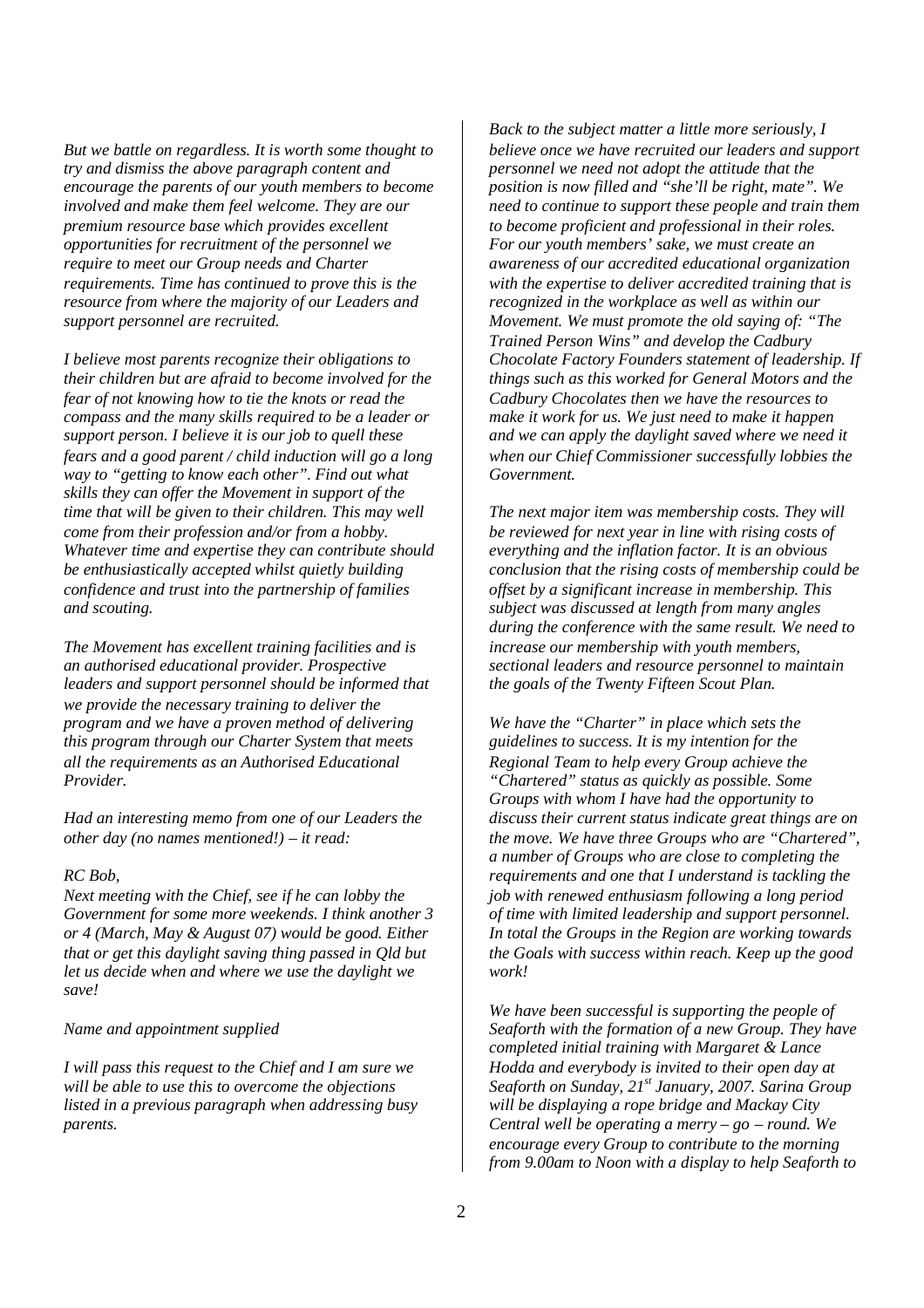*be launched. A flyer has been sent by e-mail and I hope everyone has received this invitation. You won't go hungry either. To raise some funds the group will be operating a sausage sizzle and cold drinks will also be on sale. The Seaforth community will be supporting the function as well with their markets day. For more information and to book your site for the morning, please contact Group Leader Crystal Neilsen on 07 49590105.*

*Under separate cover I will send out the updated Regional Structure following some new Regional appointments. This information along with our Regional Calendar of Events can be accessed from our website as well.*

*The new appointments within our Region follow their acceptance to my invitations for the various positions. I have pleasure in announcing that Mr Tim Johnston has accepted the role of Regional Leader, Scout Section, Mrs Judy Johnson, the role of Regional Leader, Venturer Scout Section, Mr Joe Kearns as Assistant Regional Leader Scout Section and Mr Brett Tomlinson to the role of Group Leader, Sarina Group. I take this opportunity to welcome Tim, Judy Joe and Brett to the Regional Team and I am sure that their expertise and support will benefit the members of our organization. Please help me welcome them to their new roles! Don't forget the Christmas Party on the 6th December at the Northern Beaches Bowls Club. All Leaders, Support Personnel and families are invited – see you there!*

*In conclusion I have copied the poem below, that I believe is applicable today and probably more so for our Scouting people. I trust you will enjoy!*



# *The Boxes*

*By Gary Bear*

*26th October 2003*

*Once I had a dream, a dream so real and true I feel the need to tell some one, I've decided to tell you*

> *I dreamt I walked along a street I was invited into a store Where I saw some coloured boxes Resting on the floor.*

*The Store Keeper said Choose the best Be careful as you seek I carefully picked the black one up To examine and maybe keep.*

*'You cannot open any box Until you've chosen well' The Store keeper's voice rang in my ears It was so very hard to tell*

> *I picked up the dark Red one And then the White one too The Yellow and the Black one. What was I to do*

*I was confused, I could not decide All boxes looked the same If I choose the wrong one Would I be to blame*

*I felt and shook and looked again What was I to do The Store Keeper smiled and said these words These words I share with you*

*They are not really boxes, they are people in your hands They represent all races, that are known to Man. Should you open every one, inside they're all the same The only real difference is, their colour and their*

*name.*

*Next time you walk along a street Think of all the one's you'll meet Though different names and colours too These souls are all a part of you.*



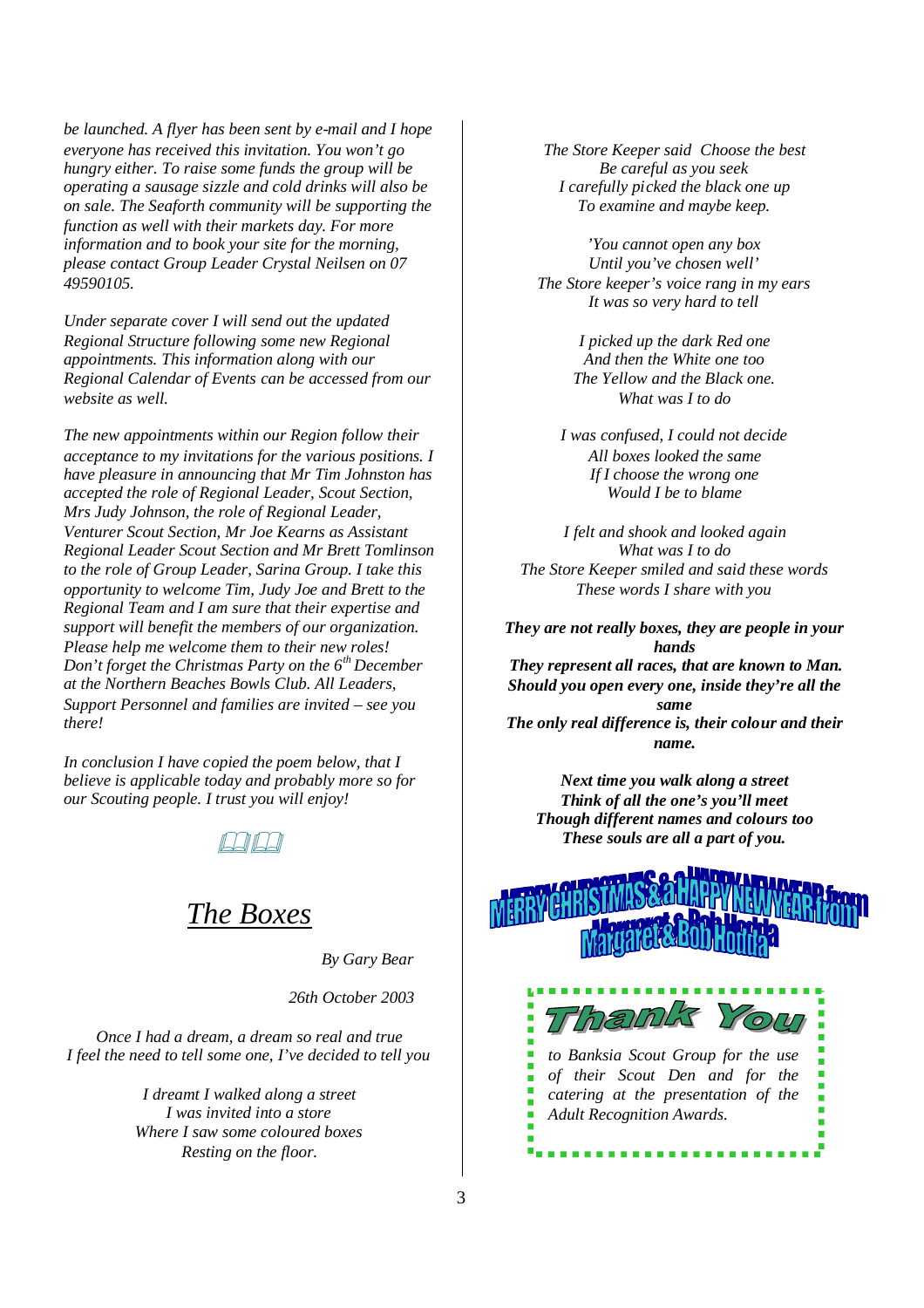# *Training Development*

*Ho! Ho! Ho! It's that time of year again with only four weeks remaining in the countdown to Christmas. ….so the media keeps reminding me.*

*The wheels of Scouting have turned so fast this year and my calendar of events has been a busy one. Unfortunately training courses have not been as busy as I would have liked with some courses failing through lack of participants. The result is disappointment for the one or two Leaders who did apply.*

*I take this opportunity to encourage Leaders to make every effort to take advantage of training opportunities available in 2007. I also urge Group Leaders to support their team members in this regard. Progression through the training program in order to honour the commitment made at the time of signing the Mutual Agreement is important. It is as equally important for us to meet our training obligations to gain the knowledge, skills, and self confidence to be able to undertake our Scouting role in accordance with the standards set by the Association. With more training we can have more FUN!*

*Well done to those who have continued to work towards the completion of the various training components.*

*The PLA System is currently undergoing an overhaul. One of my goals for 2007 is to have Leaders who meet the set criteria, receive the appropriate training and accreditation to carry out the role of the Personal Leader Adviser. This will boost another important avenue of support for our Leaders-in-training.*

*I congratulate Janet Brown, Debbie Rutherford, Gary Wrench, Jane Mumford and Bruce Miller on their commitment to attend the Wood Badge 1 Course in Rockhampton this weekend. At last report there were 19 applicants and I do believe this course is the biggest of its kind to be held at Seeonee Park. I trust our Leaders will have a wonderful Wood Badge 1 experience.*

*As event co-ordinator I would like to thank all Scouting members and other community members, in particular the Rotary Clubs, who responded to our calls for assistance to carry out the Parkside Timber and Hardware stocktake earlier in the year and again for the two postponements in August and September. The*

*April stocktake earned us \$1500 for Region funds and all assistance is greatly appreciated by the Executive Committee.*

*I wish the entire Central & Coastal Region team a safe and Happy Festive Season and look forward to the 100 Years of Scouting Celebrations in 2007.*

*Margaret Hodda Assistant Regional Commissioner Training Development*

## *Joey Scout Report*

*I am sitting here at my computer wondering where the year has gone. How time flies when you're HOPPING along.*

*Joey Scouts are doing well with the addition of 2 new mobs in the Region. We now have Mobs at Sarina and Moranbah and will have a new one starting in Proserpine in 2007. Unfortunately, we have lost our mob in Bowen. This takes our Mobs up to 6 in the region. Keep up the good work, everyone.*

*Banksia Joey Scouts have reported that 3 more Joey Scouts have earned their Promise Challenge badges. These have been earned by older Joey Scouts and just in time to advance to Cub Scouts next year. So far, Banksia has had 5 Promise Challenges awarded this year.*

*If there are any Mobs out there that also have Joey Scouts that have earned their Promise Challenge, or if you have done something special or unusual with your mob, please let me know so I can put it in the newsletter.*

*Recently, I attended a joint Mob Holiday at Calen District State College for Banksia and Whitsunday Coast Joey Scout Mobs. Calen was the obvious choice as it midway between Mackay and the Whitsunday's.*

*The theme for the weekend was " Harry Potter." Joey Scouts arrived in time to fly in on their broomsticks to Hogwarts School of Witchcraft and Wizardry. They were met by Professor Dumbeldore, Professor Snape, Professor McGonagal, Professor Lupin, Filch and his cat and Moaning Myrtle. Once they were settled, the Sorting Hat Ceremony began. The Joey Scouts were sorted into their houses for the weekend. Over the weekend, the young wizards attended Potions class: Floating paperclips and chameleons. Flying*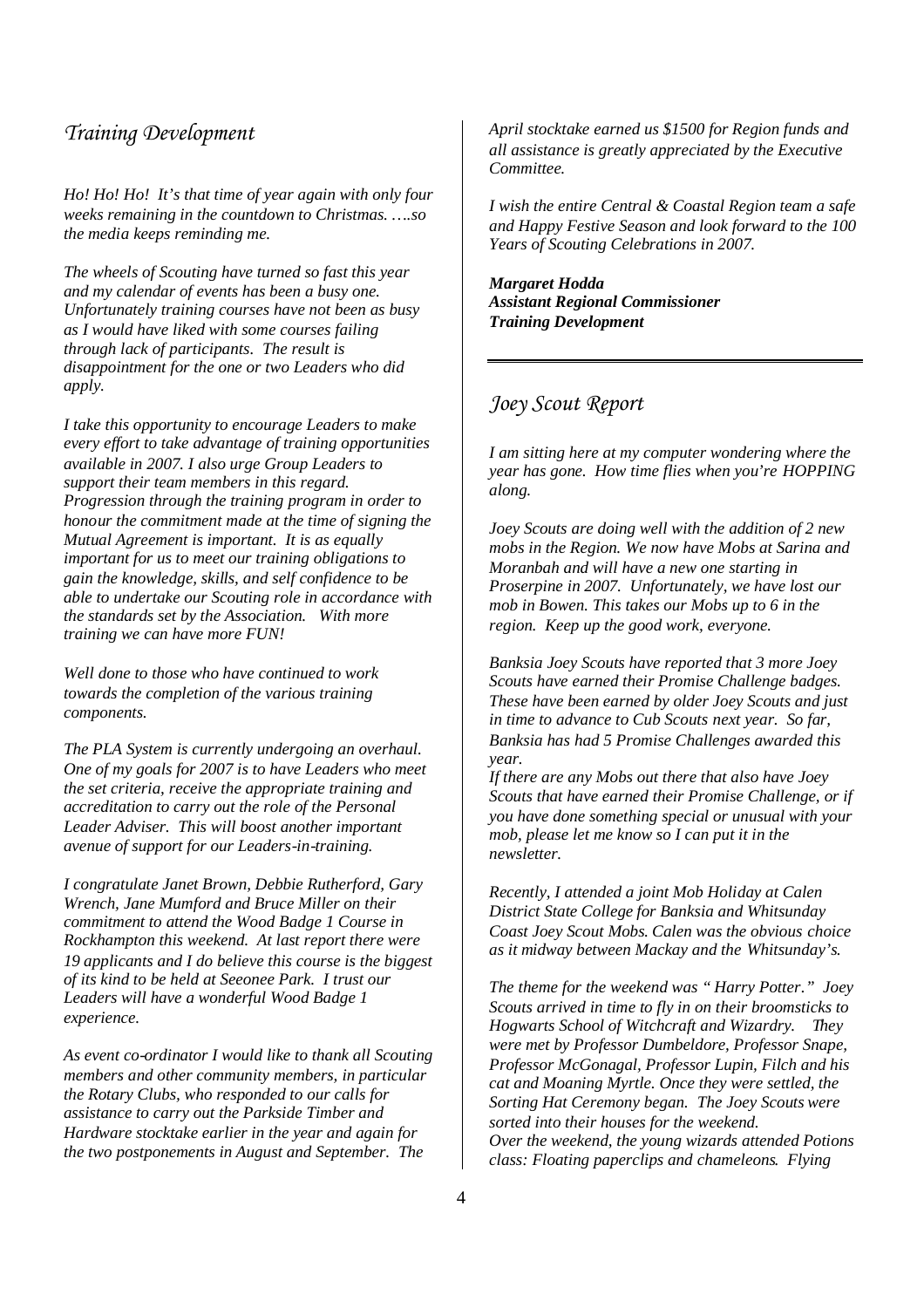*lessons: Dragons Lair, Muggle skittles, magical creatures.*

*Herbology class included repotting the Mandrake Heads. Later on, a game of Quiditch was enjoyed by all.*

*After lunch, they attended Care of Magical creatures and Defence against the Dark Arts class: Boggarts and Hinky Pinks.*

*A visit to Hogsmeade (the swimming pool) was welcomed by all considering it was so hot. Then it was time to return to the castle for the Great Feast, Singing and a showing of enchanted pictures before retiring for the night.*

*Sunday brought a new day, and after breakfast Joey Scouts participated in a Wizards Own, a lesson on Flying Keys and the House Cup games and challenges. Before leaving on the Hogwarts Express the young wizards were presented with a certificate and a Magic licence.*

*I am pretty sure, there was not one Joey Scout who didn't enjoy the weekend! I know there were some exhausted Joey Scouts who slept all the way home. I also know there were some pretty exhausted parents and especially leaders who would have liked to have slept all the way home, but couldn't.*

*Thank you to all the parents and leaders for such a fantastic weekend.. I know how much work goes into a weekend such as this, just so that the Joey Scouts can go home and say how much fun it was.*

*I would also like to take the opportunity at this time, to say, have a safe and happy holiday and I look forward to seeing and working with you all again next year in 2007.*

*Have a very Merry Christmas and a Happy New Year!*

*As for me, I have the Scout Jamboree to look forward to in the New Year. So I might see some of you there!*

*Wendy Harm Regional Leader Joey Scouts.*

## *Environment Projects.*

*As you are all aware we have completed the Envirofund project for Rowallan Park and there are now maps and self guided information available for use at Rowallan Park. This is not the end of the Environment Projects. We have several Landcare options available to groups in the Whitsunday's,*

*Proserpine, Mackay and Sarina areas. It can also be organised in the Moranbah area. There are a couple of field days planned for the new scouting year. Check the calendar for dates. Anyone wishing further information for World Conservation Badges and Environmental sectional badges please contact me as I have information available Phone 49423716 or Email pb997660@bigpond.net.au I prefer email as I can then send the information directly to you.*

*There will be regular working bees at Rowallan Park. These are listed in the calendar. If you can assist for a couple of hours every few months to keep it at its best, it would be gratefully appreciated. Many hands make light work.*

### *Regards Jo Brzozowski*

# *Mackay City Central Scout Group*

*Mackay City Central Scouts have had a camp at Kinchant Waters as a troop camp with lots of water activities and Jota/Joti camp at Rowallan Park. This was a fun camp with lots of different types of cooking.*

*On 1st December Hamish Auld, Craig Schurmann and Sarah Blakey will receive their Australian Scout Medallions.*

*Debbie Rutherford, Bruce Miller and Gary Wrench are going to Rockhampton to do training for their wood beads.*

*Allan Salty, MCC Scouts*

## *Sarina Scout Group*

*Not all that much of a news worthy nature has transpired since the last new letter in Sarina Scout Group. The most significant happening was the recommencement of the Joey Scout Section. Welcome back Platypus, Kelly Tomlinson.*

*In August all sections had a group camp at Action Challenge, at Hay Point. Everyone had a really good time doing the ropes courses and other activities. Thank you to Noel Cowan.*

*We also made JOTA & JOTI a Group Camp, again with all sections attending. The youth members enjoyed the experience of communicating with other Scouts and Guides via the radio and computers, as well as participating in various other activities on offer over the weekend.*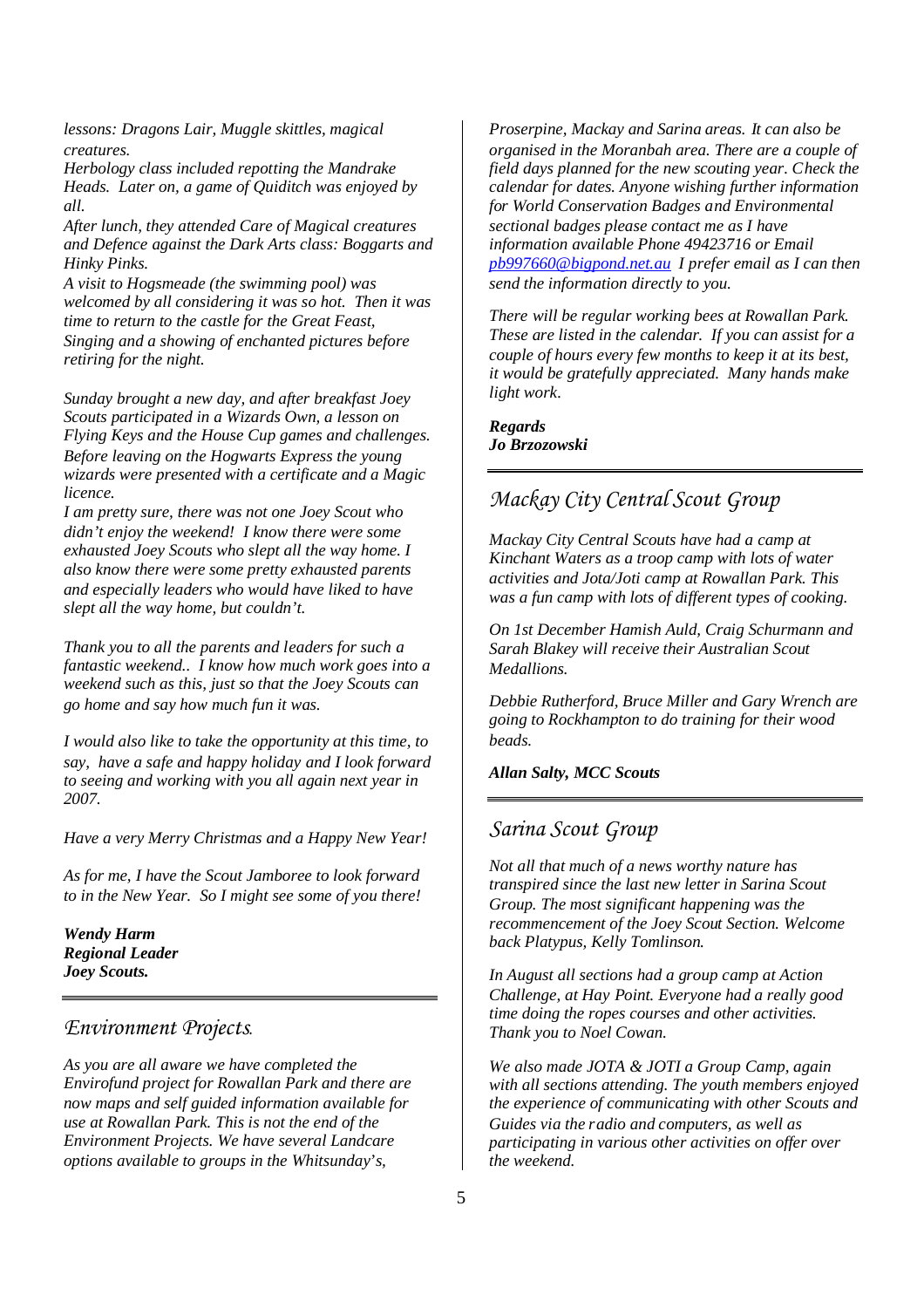*The Scout Section did some of their community service recently, helping out at the Special Children's Christmas Party in Mackay.*

*The Joey Scouts are having their end of year sleepover mid December and the Cub Scouts and Scouts have their end of year camps planned around the same time. The Group is having its Christmas Break-up at Grasstree Beach this year on the 16th December.*

*The Cub Section has their first camp for 2007 planned. It will be a 4 day camp in mid January.*

*In the mean time Sarina Group would like to wish everyone a happy and safe Christmas and New Year and see you in 2007.*

## *Brett Tomlinson Group Leader Sarina Group*

## *Bowen Scout Group*

#### *Hi all from the north.*

*I would like to use my couple of inches, to acknowledge the contribution of a group of people who I feel Bowen Group owe significant thanks to.*

*It is easy to achieve high growth rates when you have only a few youth to start with, then add to the recipe some good quality Leaders, a good sprinkling of parents willing to get involved and youth so full of energy they inspire you to do better next time. Our Group today is healthy and growing. But there are two reasons why we are in such a favourable position.*

*The first is often acknowledged amongst articles such as this - the dedication of Leaders- in our case the combined effort of the Windsor's - Greg and Rhonda, kept the doors of our Scout Den open when the odds were against them.*

*The second reason is rarely acknowledged but is deserving of our recognition.*

*As The Chief pointed out at the ARMS in September, the problem isn't really the gaining of new members, but the retaining of the old.*

*In my group, I think those who made it through the ranks to Venturer level and stayed till they were of Rover age really deserve recognition. They became the backbone of our group - the glue that held it together regardless of how bad the Leader situation became.*

*None of these youth achieved major targets in the older section award schemes. The Group didn't have the Leaders to help them onto their feet. None of them are 'Career Scouts'. They are today typical teenagers undertaking first year uni or finishing year 12, holding down part time jobs, getting driver's licenses and having serious relationships with their opposite sex peers. There is a lot going on in their life other than Scouts.*

*But every week in Bowen, they turned up to meetings even though they had no section Leader. They assisted with Joeys, Cubs and Scouts which were all meeting simultaneously whilst the Group had no Section Leaders. They made up numbers in the younger sections games; they taught knots and square lashing, first aid and emergencies, cleaned up and comforted those in need. They were there every week, rain or shine.*

*Without doubt they enjoyed each others company but more importantly, they enjoyed it most 'at Scouts'. They could have hung around town together, or gone out with their non-scout peers. But they didn't. They came to Scouts, wore their shirts, scarves and berets whilst there and provided the role model to younger youth. They are the heroes of our Joeys and Cubs. The badges and cords they wore provided inspiration to younger members to achieve.*

*Sadly this era has come to an end as these youth move to different pastures for the next stage of their life journeys. Bowen Scout Group owes a special thank you to these youth. So to Kate, Tim, Cassie and Robyn, thank you for what you have given to our group over the years. We will miss you and wish you well in the future, trusting that you will always drop in when you come back to Bowen.*

*My message to other groups: never underestimate the worth of older Scouts/ Venturers/ Rovers to your group. As a value adding exercise you can get no better!*

*Lesley Bullemor GL Bowen*

# *Special Children's Christmas Party*

*Thank you to the three Sarina Scouts and leaders, three scouts/venturers from Mackay City Central and the Regional Leaders for doing their "Good Turns" by assisting at the Special Children's Christmas Party last Friday night.*